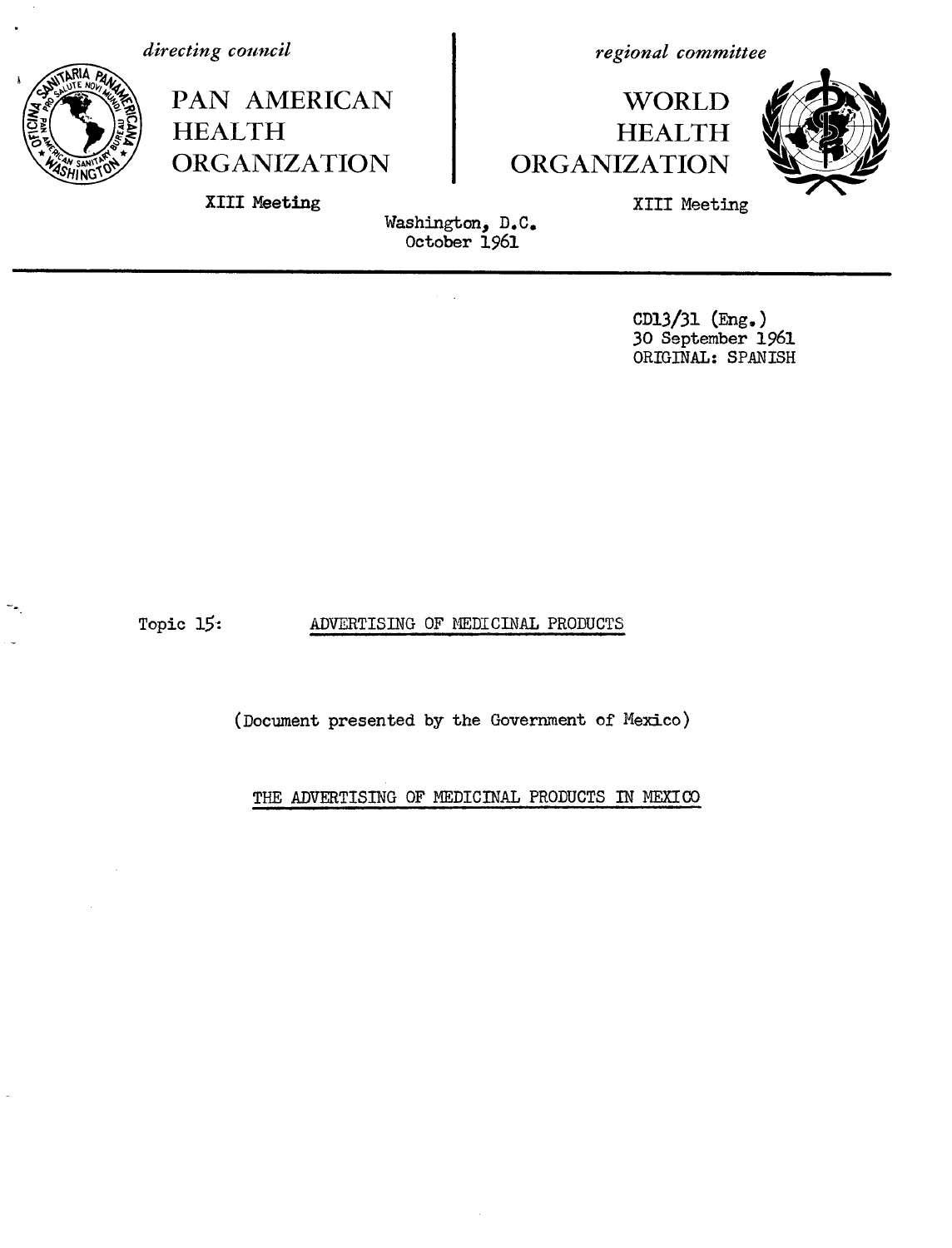$\mathcal{F}(\mathcal{F}_n)$  is

## MINISTRY OF PUBLIC HELLTH AND SOCIAL WELFARE

## DRUG CONTROL DEPaRTIVENT

## The Advertising of **Medicinal Products:.in.?^MExico**

In the Republic of Mexico the advertising of **medioinal products.is** controlled by the Ministry of Public Health and Social Welfare, through the Drug Control Department.

For many years the view has been held that in Mexico, as in most of the Latin American countries, it is not possible to accept the unrestricted publication of advertisements which laboratories and their publicity agencies make about the medicinal products they put on the market.

It is said that we should have the same tolerant attitude as that shown by some European health authorities, and by the health authorities of the United States of America, which do not regulate the advertising of medicinal products but permit the enterprises concerned to be themselves responsible for, and to regulate, the.tone and content of their advertisements.

If the reasons for these differences are examined, it will be seen that the liberal attitude of the health authorities abroad is logical: the cultural level of their population is high and, moreover, the better organization of their chemical and pharmaceutical industries and their publicity agencies has enabled them to exercise a higher degree of selfcriticism and of respect for the social precepts of their governments.

Now let us consider the situation in our own country.

Foreign countries have looked upon Mexico and, generally speaking, all the Latin American countries as a favorable ground for every type of commercial advantage. It is therefore only to be expected that, as far as medicinal products are concerned, we should receive, as a result of this trade, the benefits which the genius of the chemical and pharmaceutical industries of the above-mentioned countries has given to the world; however, while under their influence medicinal products of great value in medicine, surgery and public health have been introduced into Mexico, it is nevertheless true that they have brought us thousands of medicinal products containing active substances in sub-therapeutic doses or in illogical associations or medicinal products whose fanciful composition and the imaginary pharmacodynamical action attributed to them have served to exploit the credulity both of the ill-informed medical practitioner and of sick people who cling to every hope of improving their condition.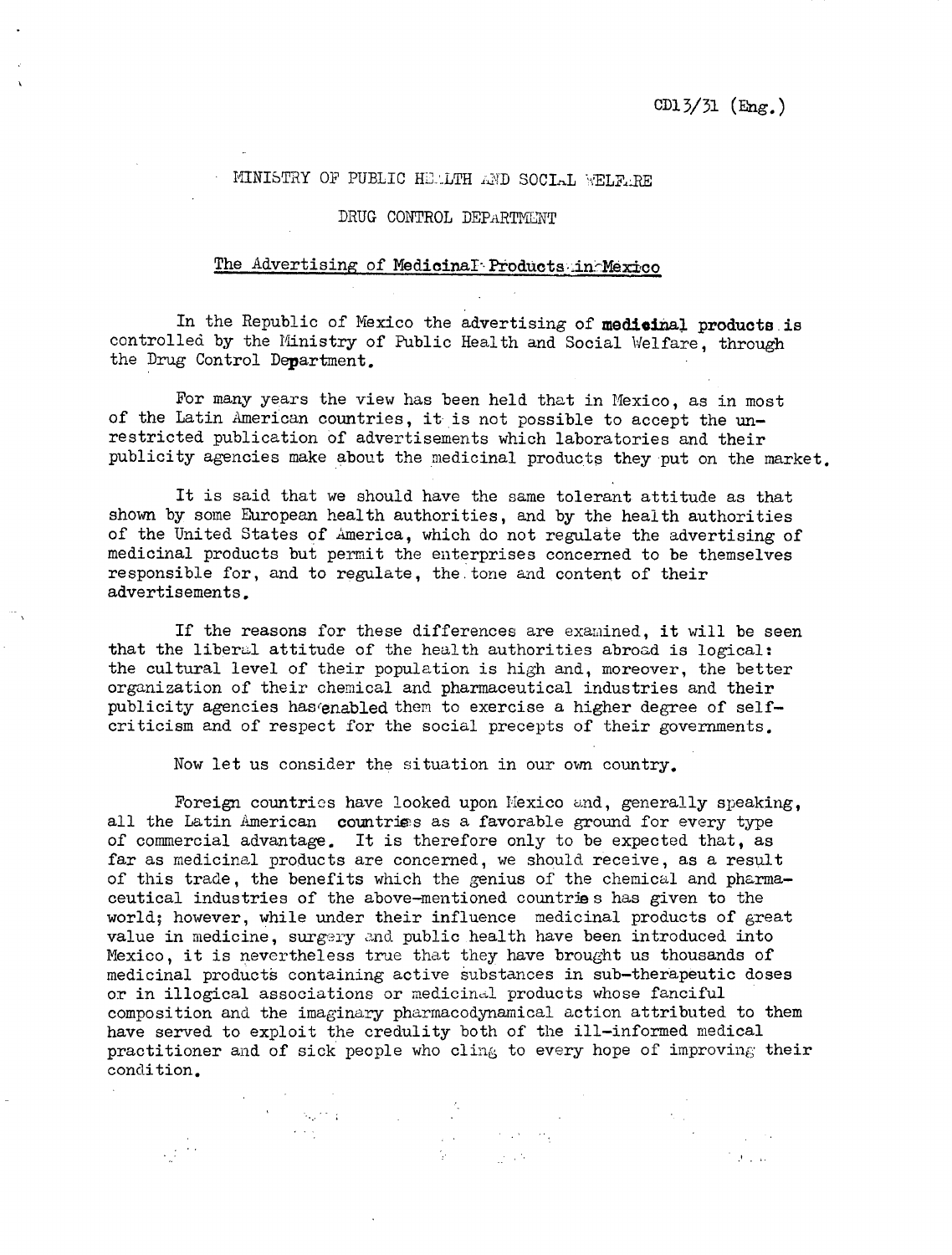CD13/51 (Eng.) Page 2

 $\mathscr{C}$ 

Those fortune-hunting manufacturers registered their products without difficulty in our country and even earned immense profits from selling them, thanks to misleading publicity which presented these products as true panaceas whereas, from a technical point of view, they only raised false hopes of health and longer life.

Confronted with this flood of medical products of foreign origin, many Mexican laboratories hastened to register medicinal products of doubtful value and make exaggerated claims for them.

In both cases, exaggerated publicity and even deceitful publicity were absorbed without difficulty, not only by part of the lay population but even by members of the medical profession, whose technical education has unfortunately not always been uniformly high.

For many years the health authorities did not always have a very clear conception of public health and considered their task complete when they had merely provided fuller facilities for the establishment in our country of trade in pharmaceutical specialities, regardless of their origin, composition, or effectiveness.

Among the many benefits of the social revolution which shook Mexico in the second decade of this century was that of awakening a greater spirit of public service in our authorities, with the result that the situation concerning the registration and advertising of medicinal products that had prevailed until then came to be considered objectionable and even harmful to public health.

As a result of this new spirit the Health Code and the Regulations governing medical products have since contained more exacting technical provisions for the registration of medicinal specialities; in the matter of advertising the manufacturer and his publicity agencies are required to submit drafts of advertisements so that the proper authorities can examine them and, where appropiate, approve them, and register them in numerical order for the purpose of keeping a better control over them.

However, the health authorities do not seek to place obstacles in the way of the chemical and pharmaceutical industry: when publicity concerning medicinal products is submitted for approval, they try not to follow rigid, inflexible, or despotic rules and are always attentive to technical changes that justify greater concessions and freedom in the advertising of medicinal products in Mexico.

There was further reason for adopting these official measures: the Indian population that still lives in our territories has engaged in the pharmaceutical trade on a large scale, either because the leading elements among them are in favor of the continued use of primitive curative measures such as phytotherapy or because modern non-indigenous technicians seek to find in ancient and **modern herbal medicine** therapeutic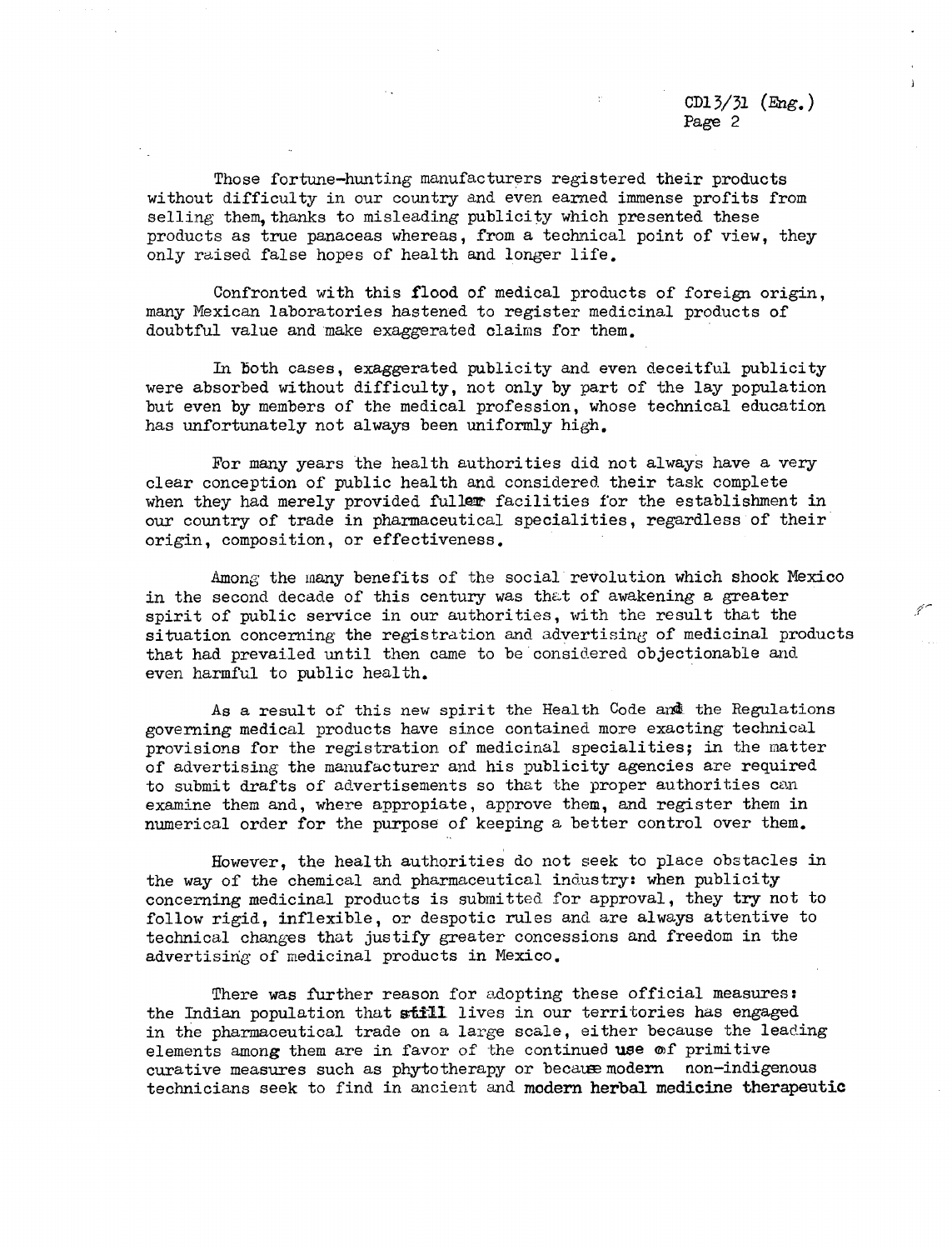agents that have the great publicity impact of being autochthonous, magical or hitherto unknown.

It might be asked whether the chemical and pharmaceutical industry has internal pressures that facilitate or guide the publicity that it makes about its medicinal products.

Laboratories that produce medicinal products draw up the texts of their advertisements, bearing in mind -

- a) pharmacological and clinical therapeutic works and even drafts of advertisements sent to them by the manufacturers of products that are not produced in the country;
- b) the degree of competition on the market with products similar to the medicament being advertised;
- c) the need to initiate, sustain, or increase the sales of a product; this determines the forcefulness and tone of the publicity;
- d) the laboratory's ability or capacity for publicity or the necessary or obligatory assistance from publicity agencies.

Judged by these factors, some laboratories may be considered to have high scientific standards: the publicity they make for their products is generally satisfactory in the matter of precise and logical indications based on prior experiments in animals or in man and also of dosage and warnings of toxicity.

On the other hand there are laboratories which, without carrying out any experiments on animals, end with only empirical administration in man, without any orientation in modern clinical experimentation, request the registration of medicinal products which, sometimes, might well be called magical. But what is worse, their advertisements are exaggerated or frankly misleading or frankly fraudulent.

Now the laboratories in the first group, unlike those in the second, do not present any problems for the health authorities.

The problem is all the more difficult because the undeniable success of advertisements as a means of promoting sales, incites all **14boratories** to seek an ever-growing number of consumers of their products. They therefore apply for permits for radio, television, and press advertisements of great suggestive force.

The health authorities have thus been justifiably **constrained, to** pursue now and in the near future the polic, explained above - the compulsory registration of advertisements with the Ministry of Public Health and Social Welfare.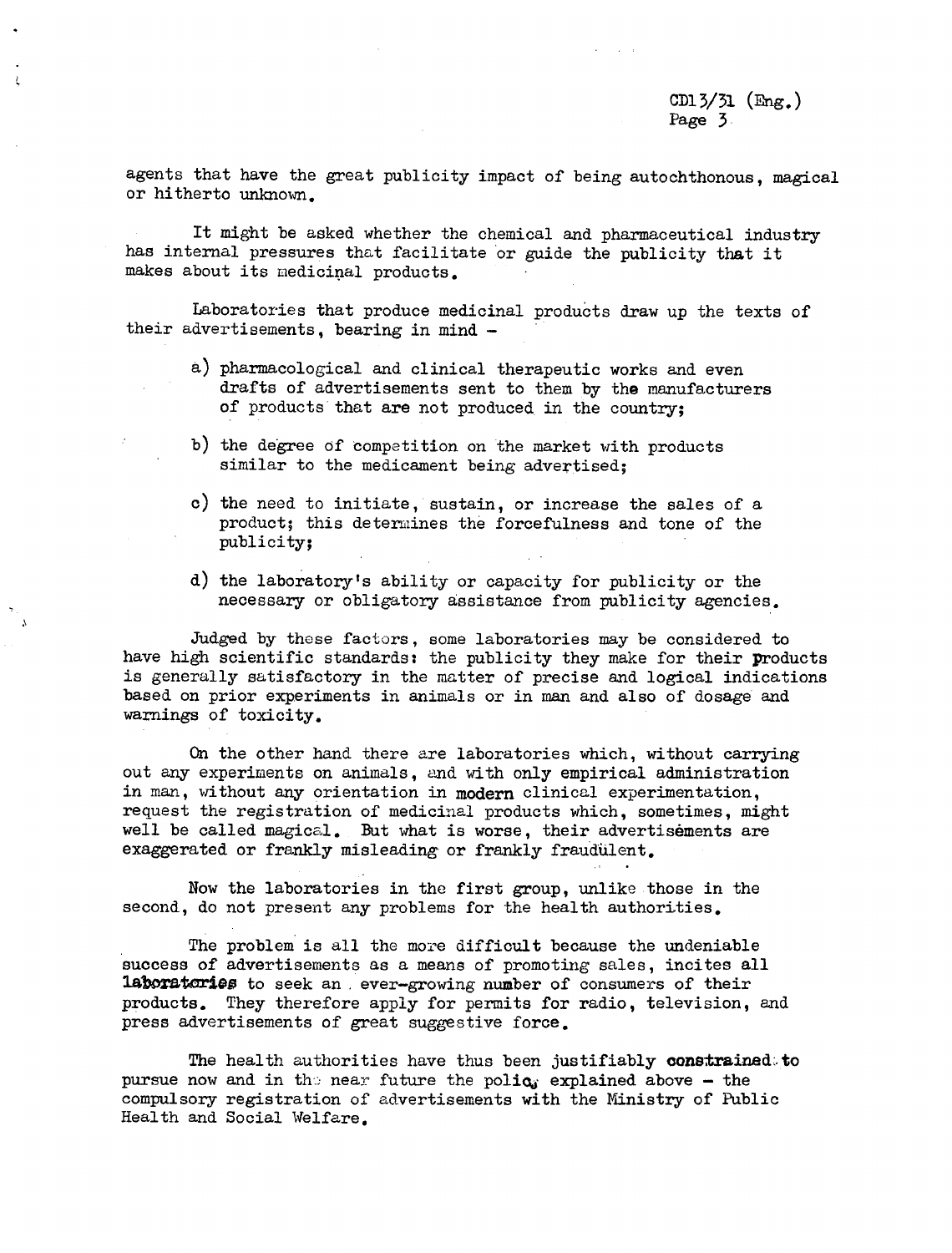$\mathbf{A}$ 

 $\bar{I}$ 

For the purpose of this meeting it might be of interest to comment on the main points of this procedure.

I. Publicity can only be made in respect of medicinal products (Article L89 of the current Health Code) that are already registered with the Ministry of Public Health and Social Welfare and provided that the publicity has been approved by the Ministry, save in certain exceptional cases.

II. When a product has been registered in accordance with the data submitted by the manufacturer and the examination made in the Drug Control Department, a basis of publicity is determined for each product, stating the indications recognized for the product. Whether this basis of publicity is Popular (Popular product) or Exclusively for medical literature (Ethical product) is also specified. This basis of publicity is forwarded to the person concerned in the letter of provisional approval of the product.

III. Whenever the persons concerned are not in agreement with the basis of publicity given by the Ministry, they are required to request its revision or expansion as soon as possible and must cite the grounds or scientific works in support of their request.

IV. Publicity for medicinal products and comparable products comprises three main classes:

> Medical publicity designated by the abbreviation  $P_{\bullet}$  Med.<br> $\mathbb{R}$ ,  $\mathbb{R}$ ,  $\mathbb{R}$ Poptilar publicity designated by the abbreviation P. Pop.

> Special publicity designated by the abbreviation P. Esp.

V. Medical publicity comprises that registered as Literature exclusively for Medical Practitioners: pamphlets, vademecums, cards, inserts, stickers, circular letters, scientific works,, etc., medical press, medical literature, dental literature, medical samples with or without literature; that is to say, all publicity directed to medical practitioners and other professionals specified in Article 253 of the current Health Code.

VI. General or popular publicity comprises that directed at the general public through the press, radio and television, posters, brochures, handbills, cards, exhibits, free samples, gifts that display indications or formulas, etc.; that is to say, all publicity aimed at the public (Sub-section III of Article 607, and Articles 210 and 215 of the current Health Code).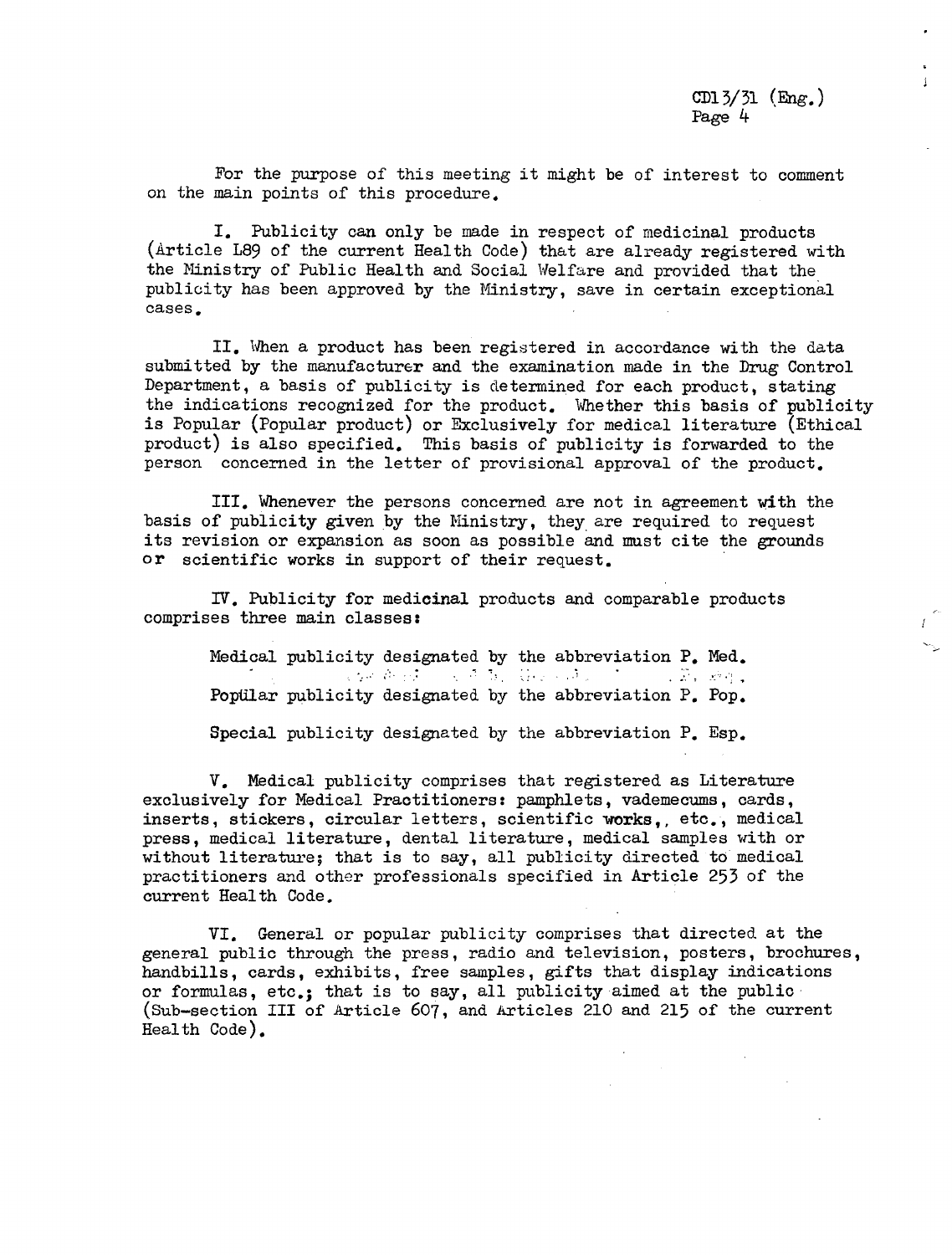CD13/31 (Eng.) Page 5

VII. Special publicity comprises that carried out by mass circulation media (such as the daily press, the radio, employed occasionally and subject to a permit limited to fifteen days) for the purpose of informing medical practitioners and pharmacists that a given product is already on sale or that there is a distributor of it. This class of publicity also includes gifts to medical practitioners such as book matches, pencils, kleenex, etc.; these are also authorized but must not contain indications or dosage.

VIII. The publicity must be submitted beforehand for examination and, where appropriate, approval to the Food, Beverages and Drug Control Division (Drug Control Department of the Ministry of Public Health and Social Welfare).

IX. Applications for the approval of publicity must contain the following information:

- a) Name of the product.
- b) Pharmaceutical formula.
- c) Definitive registration number allotted by the Ministry of Public Health and Social Welfare; number of the letter of definitive approval, issued by the same Department, granting registration, and the number of the file of the product.
- d) Basis of publicity approved by the Ministry of Public Health and Social Welfare for the product in question (to be given textually).
- e) Class of publicity for which a permit is requested; the class should be in accordance with the basis of publicity for the product, referred to in (d).
- f) Formula of the preparation.
- g) Dosage and route of administration.
- h) Instructions for use.
- i) Any hazard in handling the product, where applicable, including indications.
- j) Name and signature, as well as the domicile, of the owner of the product, or of his legal representative.
- k) Name and address of the publicity agency.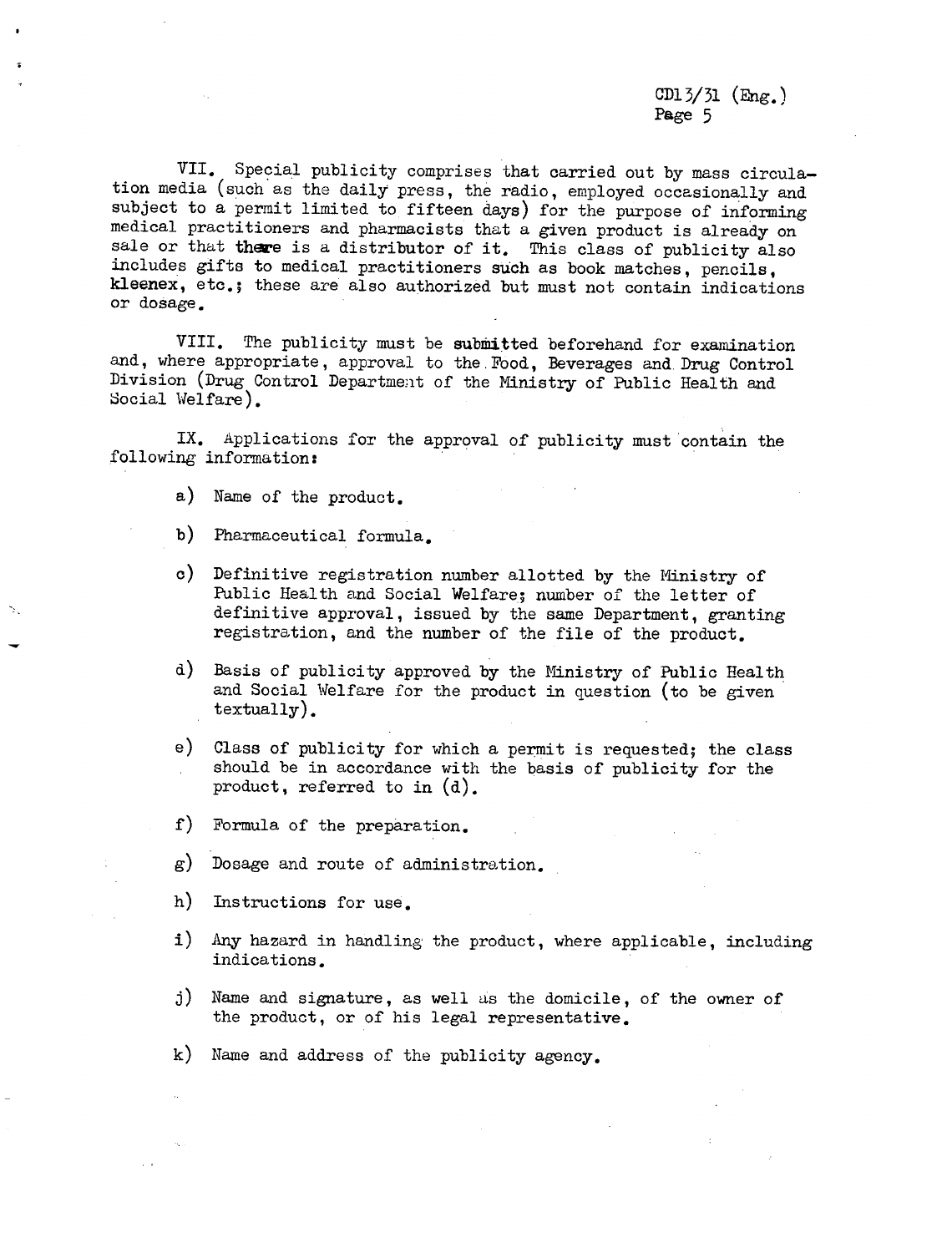CD13/31 (Eng.) Page 6

 $\ddot{\epsilon}$ 

₹.

1. Together with the above-mentioned application the full text of the draft or description of the advertisement, or both, must be submitted in quadruplicate as well as, where applicable, the instructions, samples or designs which it is intended to send with them,

2. Examination of the text of advertisements and registration of the product may be applied for simultaneously, so that, when the definitive registration is granted, both the products and the advertisements may be put on the market at the same time,

X. The text of the approved advertisements will be given an official number and will be delivered at the Advertising Approval Section directly to the duly accredited representative of the laboratory or of the publicity agency, within the following time limits:

a) Within not more than 5 days after the text has been submitted to the above-mentioned Section, in the case of press, radio, television, cinema and medical press advertisements.

b) Within not more than 15 days after the text has been submitted to the above-mentioned Section, in the case of popular or special advertisements.

c) Within not more than 30 days, in the case of medical advertisements.

XI. In the event that words or phrases, etc., in the text of the advertisements submitted for examination and approval are rejected, such changes are not to be considered definitive or unappealable but are subject to confirmation, modification, or substitution; for this purpose the persons concerned (medical representatives in the case of ethical or popular advertisements for medicinal products; publicists in the case of toilet or beauty products) must, within not more than eight days calculated from the day on which they received the approved drafts, register their disagreement to the head of the Technical, Advisory and Advertising Section and to the Approving Physician and establish the scientific veracity of their statements or propose new phrases or expressions in substitution of those not admitted. The appeal may be settled immediately or within 5 days, the period needed for the examination of the scientific documentation presented.

XII. In the case of medicinal products for which advertisements are to be sent exclusively to medical practitioners, the advertisements must always adhere to the basis of publicity given for the product in question and be consonant with accepted clinical therapeutic knowledge. The terminology used must not contain exaggerations that induce false conceptions. When numerical or statistical data or bibliographical references to very recent literature are mentioned, the supporting documentation must be produced. However, as medicine is constantly progressing and in order to allow the distribution of reputable scientific works, the content of these works may be transcribed in part or in whole even when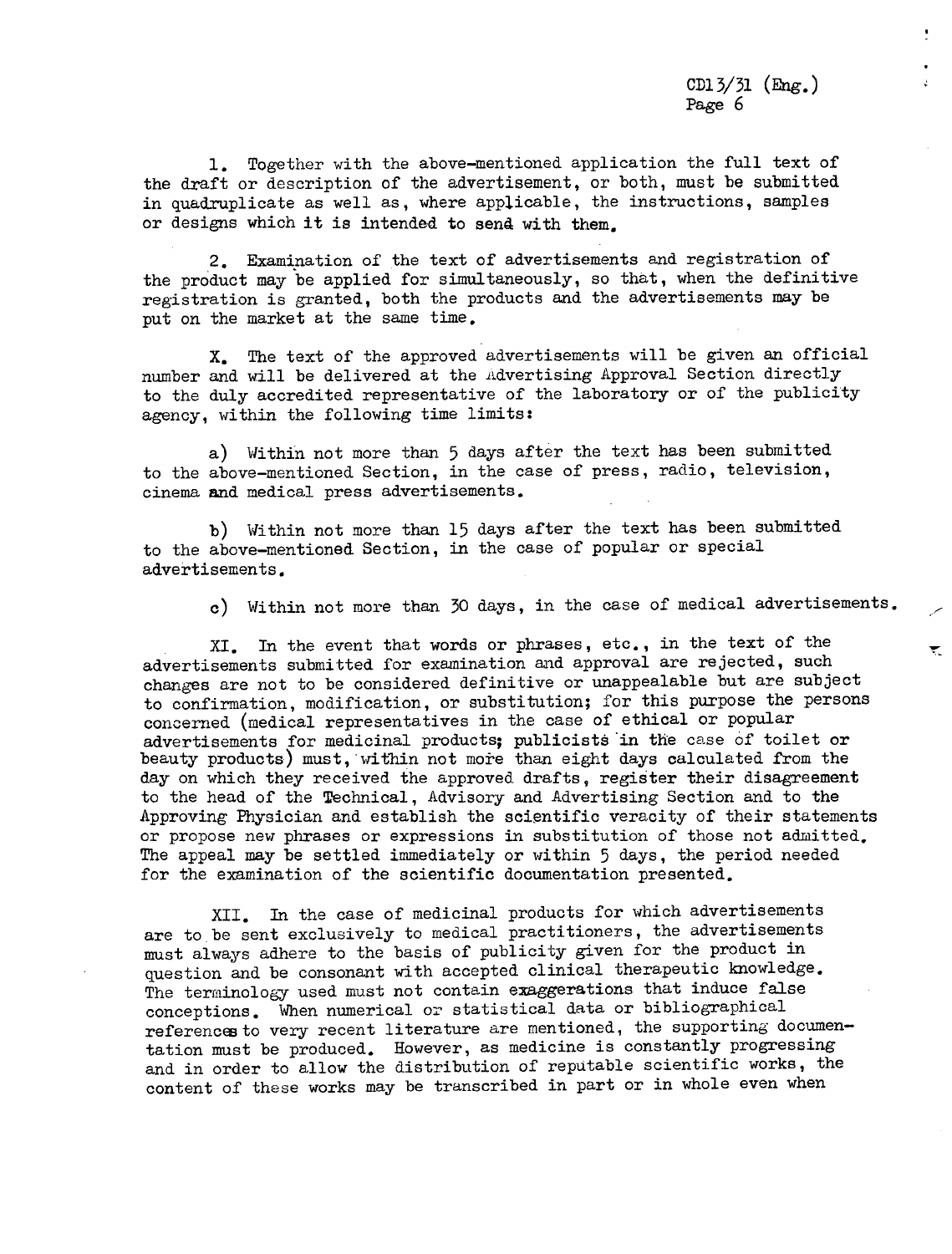CD13/31  $(mg_{\bullet})$ Page 7

they do not correspond to the approved basis of publicity, provided that their origin is stated. In these cases the Ministry of Public Health and Social Welfare adds suitable notes to the advertisement, informing medical practitioners that the data have been obtained from experiments on animals or simply that the ideas expressed in the literature are the sole responsibility of the authors mentioned in the attached bibliography. These notes have to be printed in characters not smaller than those used for the general text. The purpose of this provision is to enable medical practitioners to make a better assessment of the indications suggested when administering the medicaments in question to their patients. In any event a manufacturer may be ordered to apply for a change in the basis of publicity if it is believed that it will be more suitable for his product.

This type of medical advertisement must not be inserted into packages of the product.

XIII. In the case of popular medicinal products the text of advertisements must also be drawn up bearing in mind the approved basis of publicity and in a phraseology which is easily understandable by the public so that it may know exactly the type of disorder in which the medicament may be useful. They must not contain qualifying phrases which may lead to deceit or fraud or be exaggerated to the point of promising marvellous results, being unequalled, the only one in the world, etc.; nor may they include any type of testimonial letter. General advertisements for the press must contain the phrase "Consult your physician", but not those for the radio, cinema, television.

XIV. Advertisements for popular "hygienic" products may refer to prophylactic and preventive medicine aspects but must not give the impression of absolute security.

XV. When the indications in the text of the draft for which approval is sought are not within the basis of publicity, and the lack of correspondence to it mentioned in paragraph XII is not justified, the text will be completely rejected and this decision will be announced by official letter. However, the persons concerned shall be entitled to request the expansion or reconsideration of the basis of publicity, giving the scientific grounds, reports, or clinical experiments on which their request is based.

XVI. In order to be disseminated, every advertisement shall contain the following, in addition to what the person concerned has asked for and what has been approved by the Ministry of Public Health and Social Welfare:

a) The name of the product or products that are being advertised shall appear textually at least once.

b) The number or numbers of the medicament, in the form laid down.